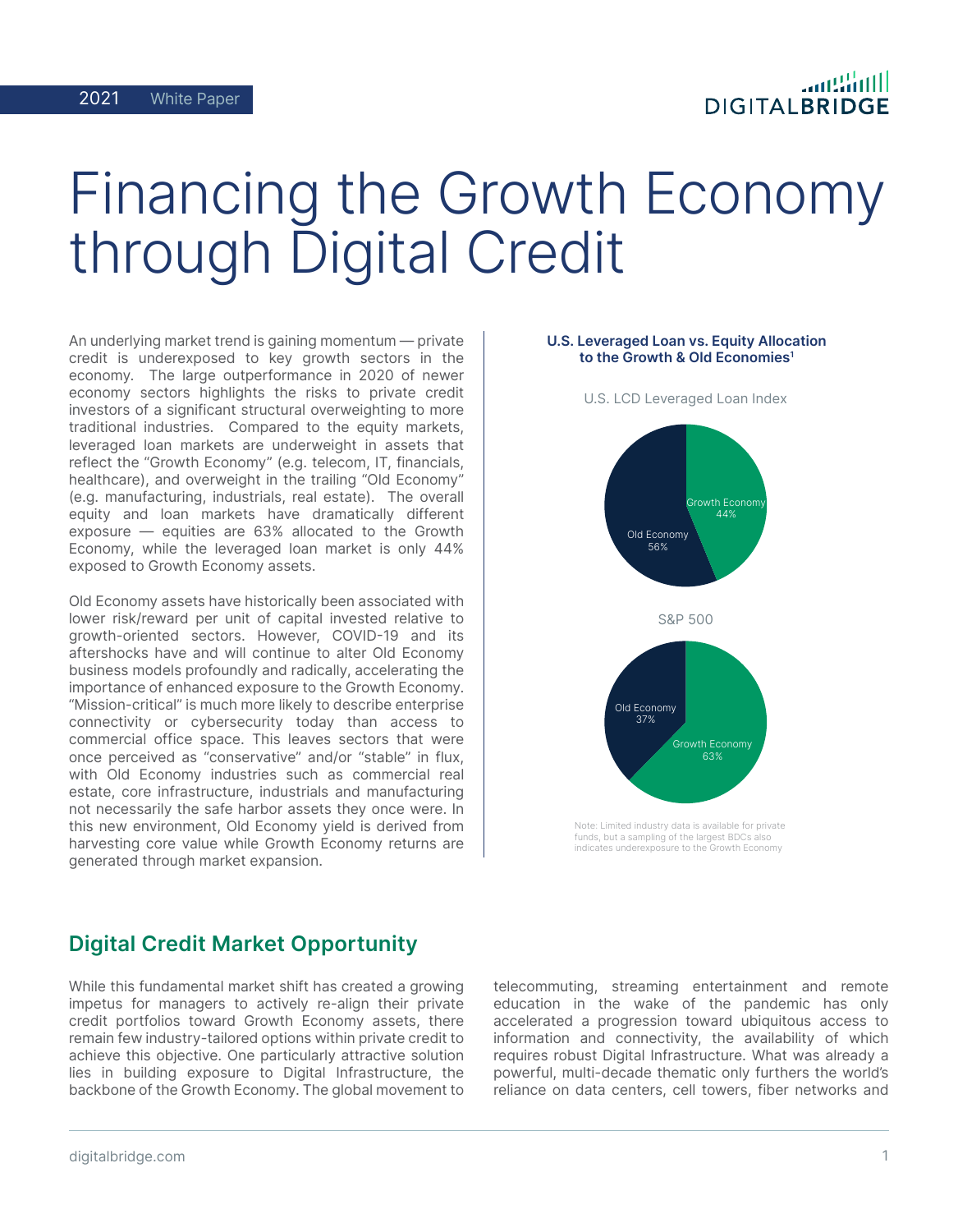#### Financing the Growth Economy through Digital Credit

small cell networks. Digital Infrastructure is a particularly attractive sector for credit managers as it embeds several levels of downside protection while capturing attractive risk-adjusted returns:

(i) Digital transformation has only been accelerated by the pandemic and will fuel more demand for access, creation and storage of data. From large multinational technology conglomerates to enterprises and consumers, mega-trend technologies like 5G, artificial intelligence, IOT and cloud-based applications will require substantial investment to keep pace with their increasingly critical role.

(ii) Physical layer infrastructure consists of real assets with recurring revenue underpinned by contracted cash flow, high barriers to entry and high switching costs, providing downside protection to credit investors. Moreover, in periods of sudden and sharp economic downturns such as the 2007-2009 global financial crisis and COVID-19, Digital Infrastructure business models have shown to be defensive, resilient and mission-critical.

The market opportunity for "digital credit" is sizeable given that (a) approximately \$120 billion in Digital Infrastructure M&A and capex activity was financed by credit in 20192 and (b) approximately \$300 billion in Digital Infrastructure leveraged loans and high yield bonds need to be refinanced within the next 7 years.<sup>3</sup> Filtering for deal sizes that are digestible to an average credit institution, we estimate the addressable market for digital private credit to be at least \$60 billion per year in North America and Europe, comprised of \$20+ billion of actionable refinancing opportunities and \$40+ billion in annual M&A/capex financing needs.

## 115%

Year-over-year growth to \$19 billion in capex for cloud leaders Amazon and Microsoft in Q4 2020.



### U.S. & Europe Addressable Digital Credit Market Opportunity

## **Conclusion**

The pandemic has altered underlying risk assumptions and challenged traditional investing canon, prompting fund managers across the spectrum to reassess portfolio industry allocations. Public and private equity markets offer investors numerous products to tailor exposure to favored industries, while private credit has historically offered few industry-focused alternatives. Digital credit, however, offers private credit managers direct access to the Growth Economy and its supportive secular tailwinds.

A successful digital credit strategy requires the expertise of both a sector specialist and a traditionally generalist private credit manager. Significant digital demand growth, combined with insufficient infrastructure supply, allow private credit lenders with digital expertise to be well-positioned for rapid deal flow, proper assessment of sector-specific dynamics and generation of attractive risk-adjusted returns. The broader DigitalBridge platform has over two decades of operational and investing experience and has forged strong relationships managing mission-critical network infrastructure with some of the world's largest and most profitable companies.